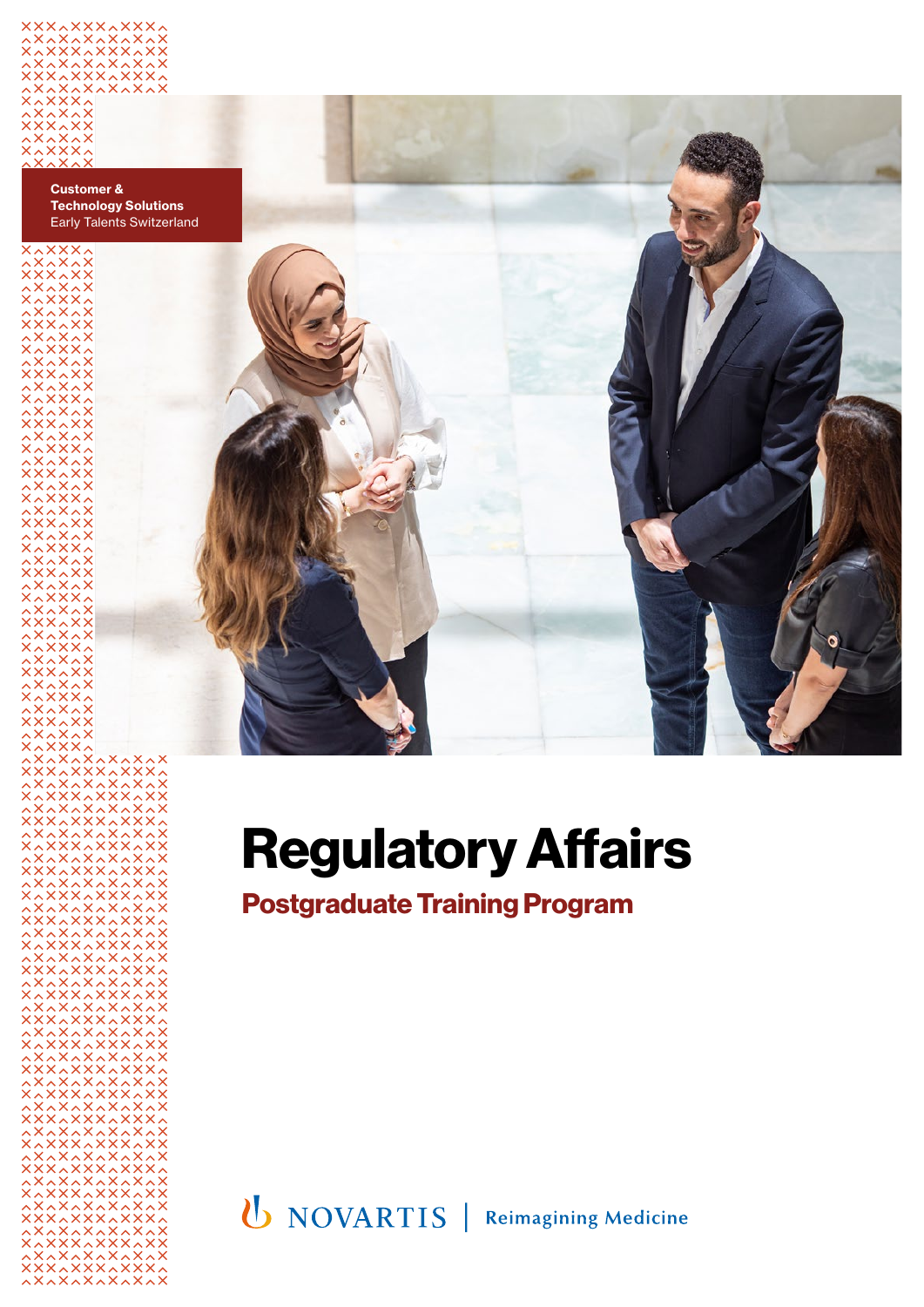## Regulatory Affairs Postgraduate Training **param**

The RA Postgraduate training program will enable you to develop extensive regulatory knowledge and hands-on experience, by contributing to diverse activities across the entire life cycle of pharmaceutical products and within a dynamic cross-functional environment. The diversity of the Novartis research and development portfolio provides a great opportunity for gaining broad experience of RA activities.

"The Postgraduate program is a training program aimed to provide a broad regulatory knowledge and gain first hand experience, by contributing to a number of cross functional areas in the dynamic RA Novartis network. This training program encourages the individuals to be curious, pro-active and engaged and also provides a solid foundation for a career in Regulatory Affairs."

#### **Janina Dzambazoska**

Head RA, Region Europe

"The Regulatory Affairs Postgraduate Training Program will enable you to expand your regulatory knowledge, getting familiarized with dossier content and acquire a significant practical experience through cross-functional projects in different areas in a dynamic environment to build on your potential future career in RA at Novartis."

#### **Diane Zezza**

Global Head Regulatory RA CMC

"The Regulatory Affairs (RA) Postgraduate Training Program is an opportunity to discover the global functions of Regulatory Affairs."

"The Regulatory Affairs Postgraduate Training Program is a unique opportunity to build on a strong foundation in Regulatory Affairs for your future career. Each year, I'm inspired to see the energy and curiosity of new associates who enroll in the RA Postgraduate program. This enables gaining a wide perspective of the regulatory function, rotating through different functional areas. Not only does each individual bring a fresh perspective, the postgraduate students consistently demonstrate enthusiasm and huge motivation to learn. It's really inspiring to see their potential grow as future regulatory affairs professionals for the future."

**Susan Longman** Global Head RA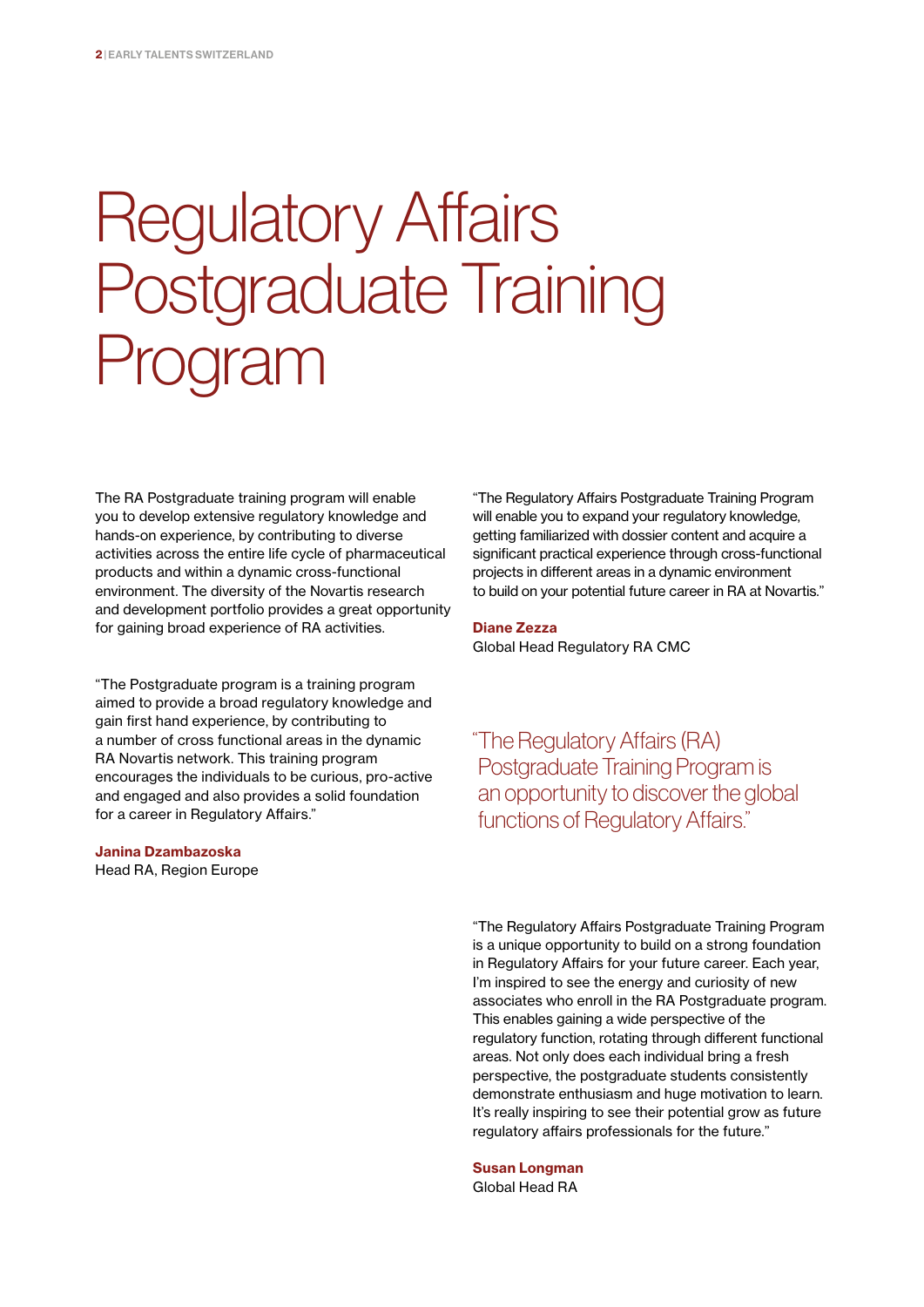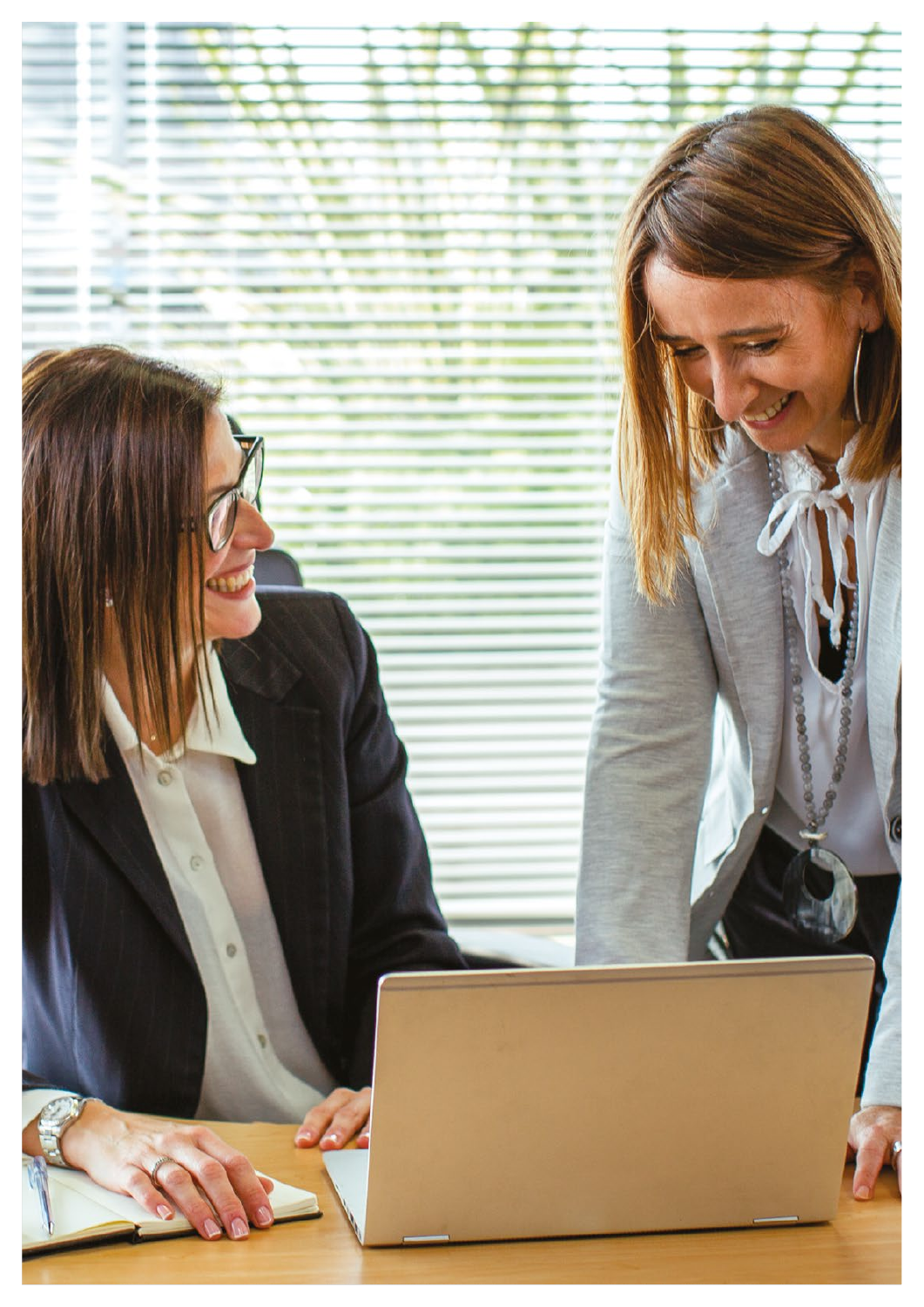# Mission of Regulatory Affairs (RA)

RA aims to secure industry best approval times with commercially attractive labeling and ensures compliance with company policy, national regulations and laws through development, registration and approval/post-approval phase. RA also aims to provide strategic input and tactical support for global development projects and throughout product life-cycle.

### **RA Organisation**

The RA organisation is structured around Development Units representing a number of therapeutic areas such as for example Oncology or Cardio Metabolic, as well as CMC (Chemistry, Manufacturing and Controls), Regional and Global Strategy and Excellence Groups (line functions).

RA has an impact on business by advising on clinical development plans, achieving competitive new product registrations, supporting maintenance and executing regulatory compliance.

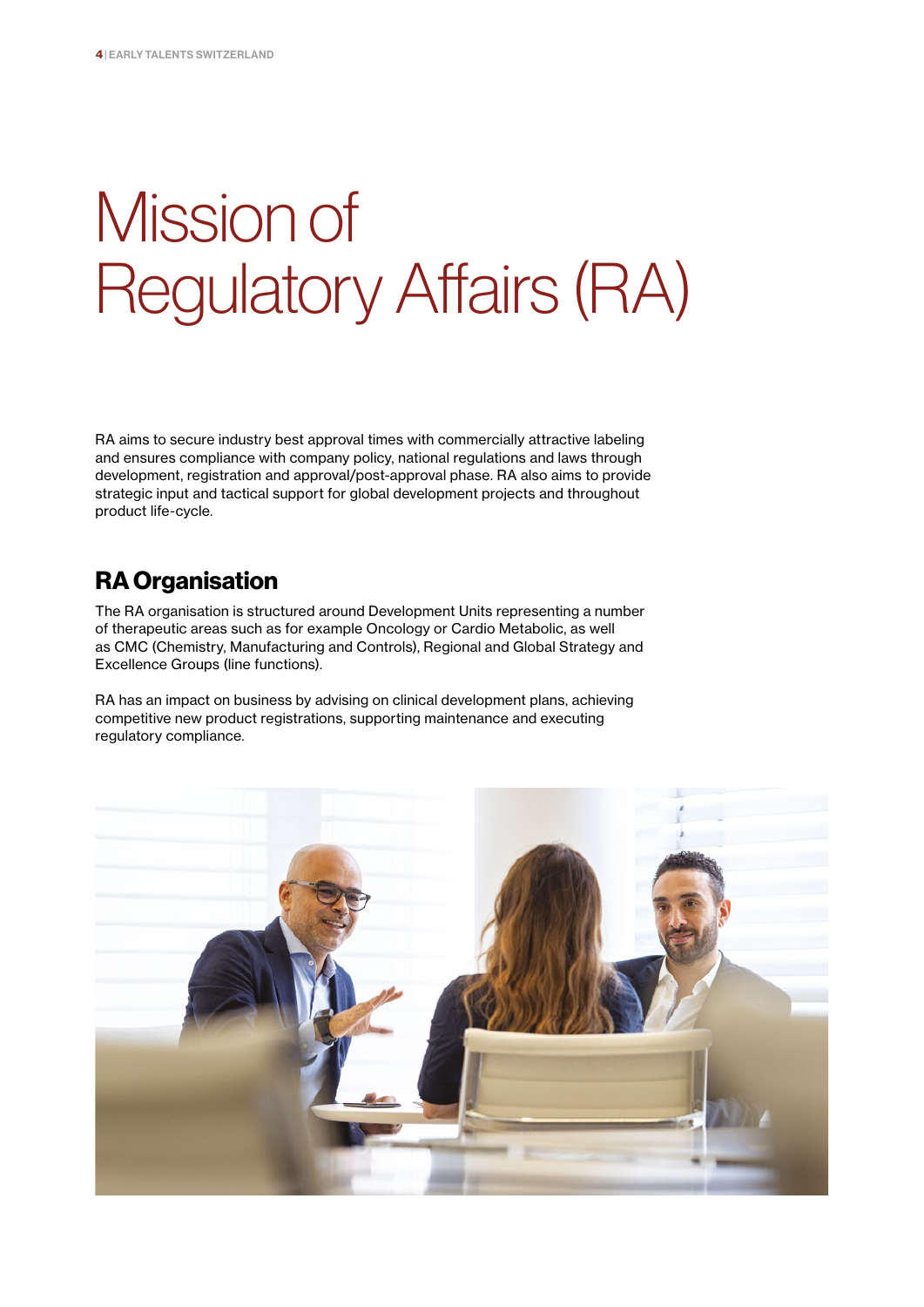### **Activities covered by RA and/or RA CMC (non-exhaustive list)**



Interact globally with interdisciplinary project teams to provide strategic input and tactical support to expedite the development, submission, and regulatory approval of new drug or biologic products.



Prepare high quality dossiers, drug substance and/or drug product quality documentation to support global regulatory submissions (e. g. Clinical Trial applications, MAA Applications, postapproval variations, etc.).



Primary liaison between Novartis and Health Authorities worldwide for regulatory activities and submissions.



Lead submission and response activities (planning, preparation, review, coordination, submission) as key Health Authority contact.



Develop and globally maintain consistent product information.



Ensure regulatory compliance by creating awareness of requirements and guidelines, facilitating timely variations submissions and participation in the change control operations.



Lead Intelligence Networks and comment on draft regulatory guidelines and legal framework.



Prepare adequate internal training documentation.

### **Program concept**

**First rotation (from Jan to Dec)**

**Development Unit, CMC** or Line Function 

Objective Setting, Training & Appraisal

#### **Second rotation (from Jan to Dec)**

Development Unit, CMC or **Line Function** 

Objective Setting, Training & Appraisal

**2 year rotational program**

The RA Postgraduate Program will enable you to grow professionally and gain practical experience by rotating through different RA departments. It will provide a solid foundation for your future career in RA.

More informations at **[novartis.com/careers/career-programs](http://www.novartis.com/careers/career-programs)**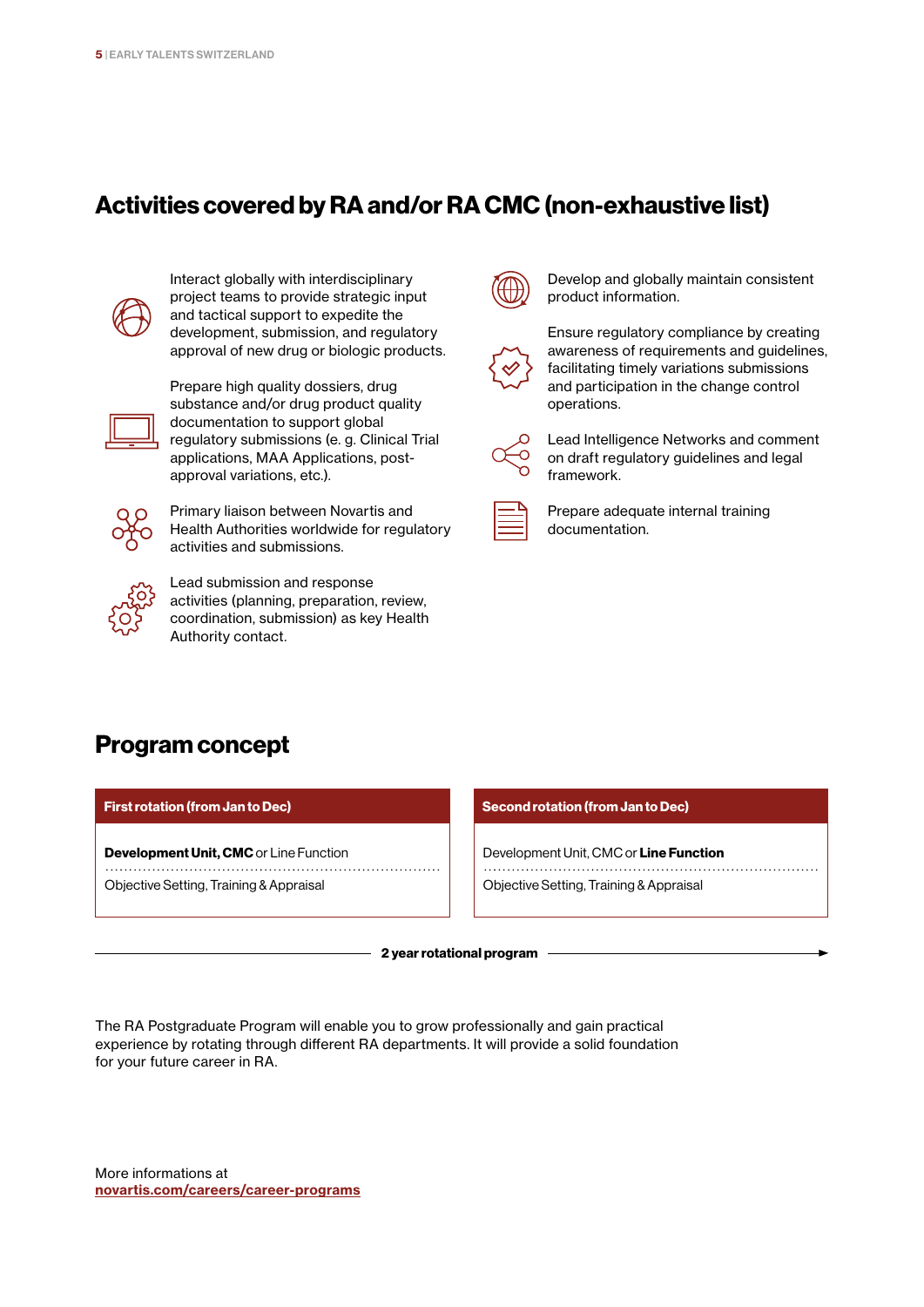## Qualification and minimum requirements

• Strong interest in Regulatory Affairs and Drug Development

- Completion of a PharmD, MSc, PhD or Post-doctoral qualification in Pharmaceutical Sciences/Pharmacy/Life Science or equivalent and in Regulatory Affairs (desirable) within the last 24 months
- Fluency in English
- CV and Cover letter in English required to apply, articulating clearly your motivation(s) to join the program and regulatory affairs
- Ready to expand your knowledge and are open minded with an international outlook
- Strong interpersonal skills i.e. can demonstrate the ability to communicate well with people from a variety of backgrounds/cultures and at different hierarchical levels inside and outside the company

"Novartis is an equal opportunity employer committed to embracing and leveraging diverse backgrounds."

To apply, please follow the link **[novartis.com/careers](http://www.novartis.com/careers)**

For more information, please follow the link **[novartis.ch/de/karriere/studierende-hochschulabsolventen](https://www.novartis.ch/de/karriere/studierende-hochschulabsolventen#from=redirect”)**